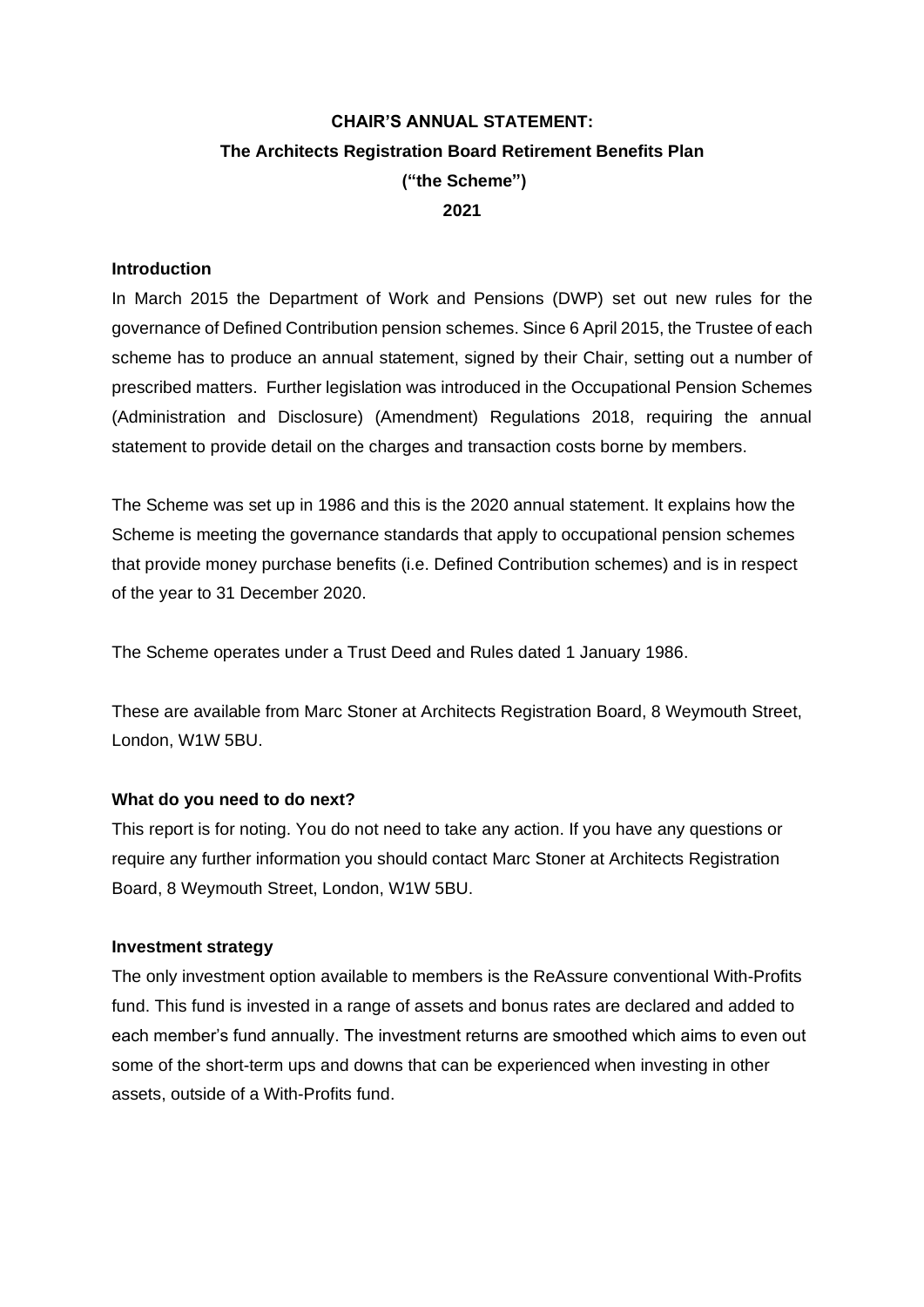Legal & General Assurance Society Limited ("Legal & General") transferred its traditional insurance-based savings, pensions, life and with-profits policies to ReAssure Limited ("ReAssure") under Part VII of the Financial Services & Markets Act 2000.

As part of this, the Scheme transferred from Legal & General to ReAssure, on 7 September 2020, following approval by the High Court.

ReAssure have confirmed that the terms of the policy are unaffected by the transfer and the Guaranteed Annuity Rates previously underwritten by Legal & General have been preserved.

Therefore, the Trustee has made no changes to the investment options during the year, as the majority of members are relatively close to retirement and may benefit from the associated Guaranteed Annuity Rates.

The Trustee is currently liaising with ReAssure to confirm that all data and material in respect of the members has been transferred from Legal & General effectively, and that this information has been robustly interrogated by ReAssure to ensure it is complete and correct. The Trustee is continuing to monitor this situation and is in ongoing dialogue with ReAssure.

# **Default fund and Statement of Investment Principles**

As the Scheme has fewer than 100 members there is no statutory requirement to have a statement of investment principles. In addition, as all the members joined the Scheme before 2001 there is no statutory requirement to have a default fund in place.

#### **Core financial transactions**

ReAssure confirmed to the Trustee that there have been no financial transactions in the past 12 months, therefore the Trustee is unable to comment on the timeliness or accuracy of the core financial transactions that may usually occur.

That being the case, during a year where transactions take place the Trustee would ensure that the core financial transactions of the Scheme were processed promptly and accurately by having an agreement with their service provider committing them to defined service level agreements ("SLAs") which are noted in the table at the end of this section and reviewing the performance of any core financial transactions against these SLAs.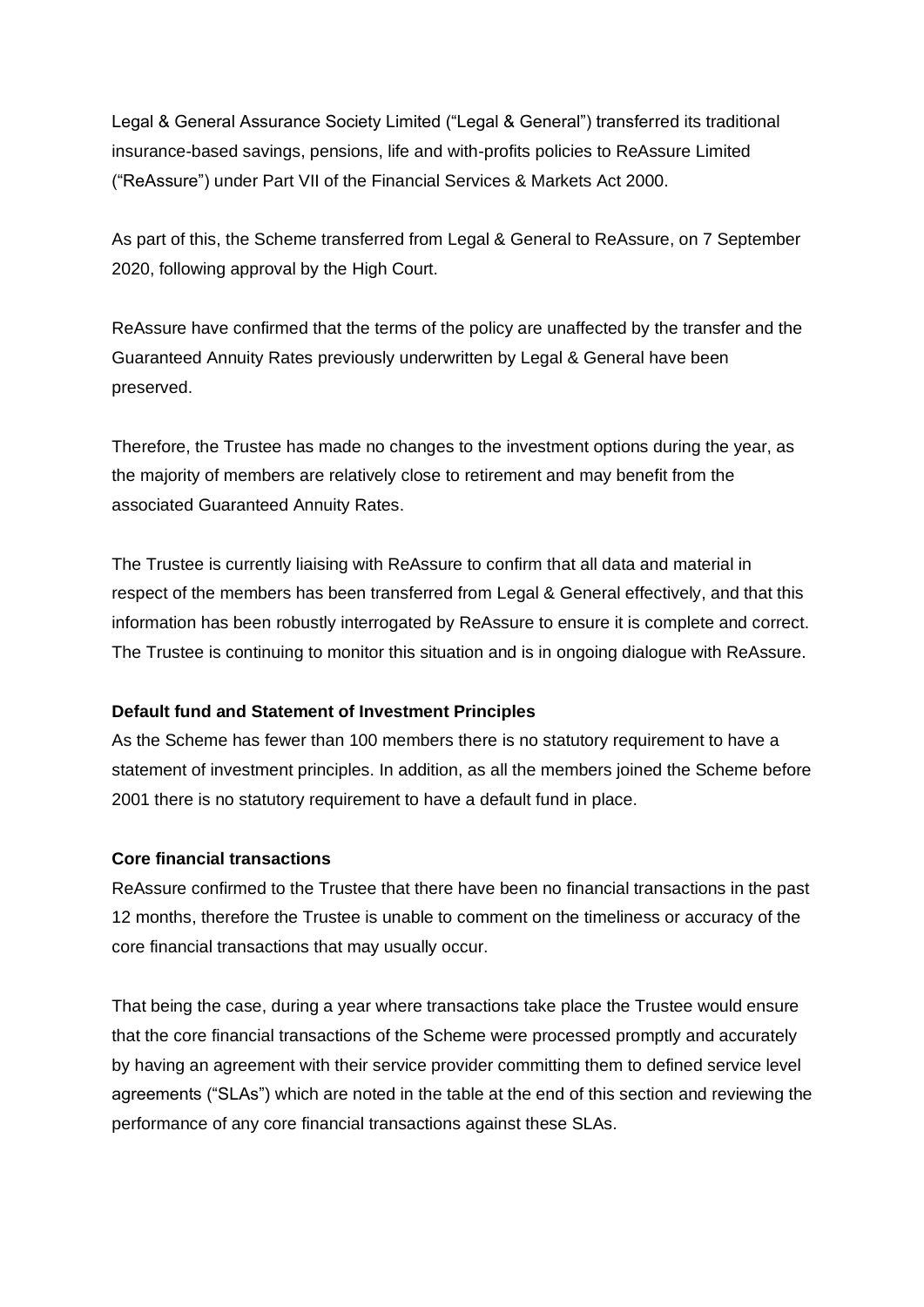The core financial transactions include:

- The investment of contributions to the Scheme
- The transfer of assets relating to members into and out of the Scheme
- Payments from the Scheme to, or in respect of, members

| <b>Process</b>                          | <b>Service Target</b> |  |
|-----------------------------------------|-----------------------|--|
| Cash Allocation                         | 10 working days       |  |
| <b>New Business</b>                     | 10 working days       |  |
| Payments Out (Death, Transfer, Vesting) | 10 working days       |  |
| <b>Death Quotes</b>                     | 10 working days       |  |
| <b>Annual Statements</b>                | 20 working days       |  |
| Wake-Up Packs                           | 10 working days       |  |
| <b>Fund Switches</b>                    | 10 working days       |  |
| <b>General Servicing</b>                | 10 working days       |  |

# **Charges and transaction costs**

The Trustee approached the investment fund managers, ReAssure, to obtain details of the transaction costs applicable to the investment funds and for information detailing the charges and transaction costs borne by members. Charges are not deducted explicitly from individual member funds. Instead, all charges are implicitly deducted when bonuses are declared, and very little information is available to help quantify the charges that apply to individual members.

ReAssure has not been able to confirm the transaction costs for period, stating that there are no explicit transactional charges or annual management charges on the policies by virtue of them being traditional With-Profits policies. Within the conventional With-Profits Fund:

- the effect of transaction costs borne by members is all captured within the credited amount of bonus.
- Allowance is made in the calculation of the bonus rate for expenses, other sources of surplus and smoothing.
- The deduction varies for different bonus pools.
- There is a higher deduction made on initial units.

For a number of years and as set out in previous reports, the Trustee had been frustrated and concerned by the lack of detail and transparency provided by Legal & General in respect of the charges and costs applied to members' funds.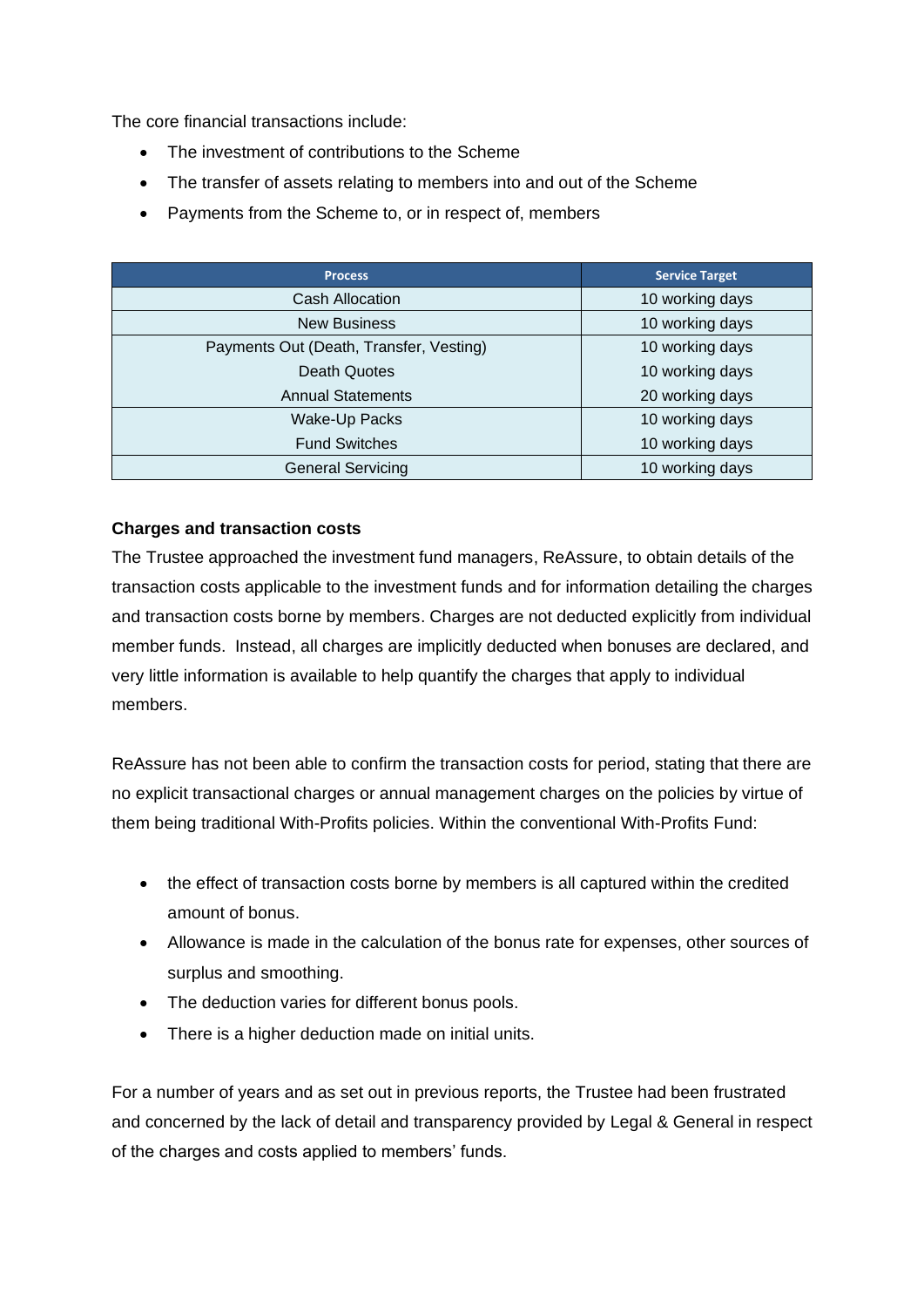As previously noted, the Trustee is actively engaging with the new provider, ReAssure, to ensure there is transparency on terms of the policy, and clarity and completeness in respect of the data held in respect of the members, as well as in relation to costs and charges going forward.

# **Cumulative effect of charges**

Legislation introduced by the Department for Work and Pensions (DWP) states that the Trustee must provide an illustrative example of the cumulative effect of costs and charges incurred by the member as part of the Chair's Statement. The Trustee has presented the costs and charges typically paid by a member using a realistic and representative pot size, contribution rates, real terms investment returns, time and rate of charges and costs.

As the Scheme is closed, no contributions have been included in the illustration and an average pot size and the average age of the membership has been used to build this illustration. The illustration is as follows:

| Age | Pot (gross) | Pot (net) | Investment<br>return (gross) | Investment<br>return (net) | <b>Charges (net)</b> |
|-----|-------------|-----------|------------------------------|----------------------------|----------------------|
| 54  | £7,200      | £7,200    | £205                         | £205                       | £72                  |
| 55  | £7,405      | £7,333    | £211                         | £209                       | £73                  |
| 56  | £7,616      | £7,469    | £217                         | £213                       | £75                  |
| 57  | £7,833      | £7,607    | £223                         | £217                       | £76                  |
| 58  | £8,056      | £7,748    | £230                         | £221                       | £77                  |
| 59  | £8,286      | £7,892    | £236                         | £225                       | £79                  |
| 60  | £8,522      | £8,038    | £243                         | £229                       | £80                  |
| 61  | £8,765      | £8,187    | £250                         | £233                       | £82                  |
| 62  | £9,015      | £8,338    | £257                         | £238                       | £83                  |
| 63  | £9,272      | £8,493    | £264                         | £242                       | £85                  |
| 64  | £9,536      | £8,650    | £272                         | £247                       | £87                  |
| 65  | £9,808      | £8,810    | £280                         | £251                       | £88                  |
| 66  | £10,088     | £8,973    | £288                         | £256                       | £90                  |
| 67  | £10,376     | £9,139    |                              |                            |                      |

**Notes** 

- 1. The starting pot size is assumed to be £7,200
- 2. No contributions are assumed as the Scheme is closed
- 3. Values shown are estimates and are not guaranteed
- 4. The projected growth rate for the fund is 2.85%

5. Assumed charges of 1% per annum have been deducted. Actual charges deducted will vary from this figure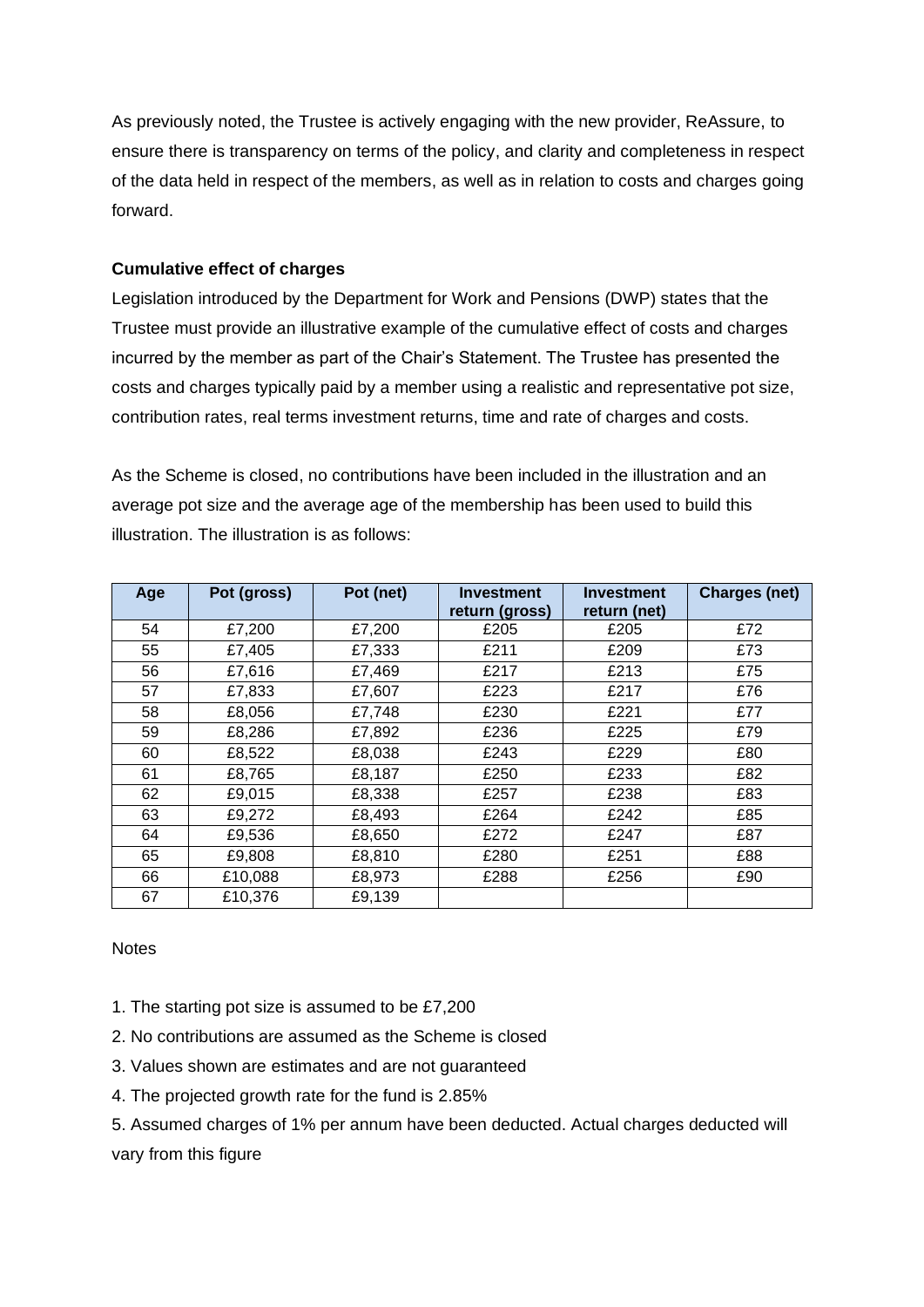### **Good Value**

As all funds are invested in a conventional With-Profits fund, regular bonuses, where added, will increase the members' original sum assured (the minimum guaranteed fund value at normal retirement age). The guaranteed minimum value members receive is made up of the contributions invested (adjusted for any withdrawals) and any regular bonuses that have been added; less charges. The guaranteed amount will be paid to members when they reach the Scheme's retirement date, or upon death if earlier.

A Guaranteed Annuity Rate (GAR) is available to members once they reach their retirement date. For example, the GAR provides an annuity of £96.06 per year for male members at age 65 for every £1,000 of their fund (or part thereof). This rate applies only if benefits are taken at the members' retirement date. The Trustee has reviewed the current market conditions and rates available on the open market and concluded that these GARs are significantly better than annuities available on the open market.

As the Scheme is a full service arrangement with ReAssure, it is not possible to separately contract for administration services, nor influence the quality of member communications and support which is provided directly from ReAssure in any meaningful way.

The range of flexibilities available to members is limited but in most cases this is appropriate because of the value of the Guaranteed Annuity Rates that would otherwise be given up. Members must transfer to another pension arrangement in order to benefit from a wider range of retirement options than those offered by ReAssure.

Members benefit from the Scheme governance, management, oversight and experience of a sole professional trustee and the Trustee takes professional advice when appropriate.

Overall, the Trustee believes that the Scheme does provide value for money for members who choose to retire with ReAssure rather than transferring to another arrangement due to the fact that members benefit from the Guaranteed Annuity Rates available to them through ReAssure.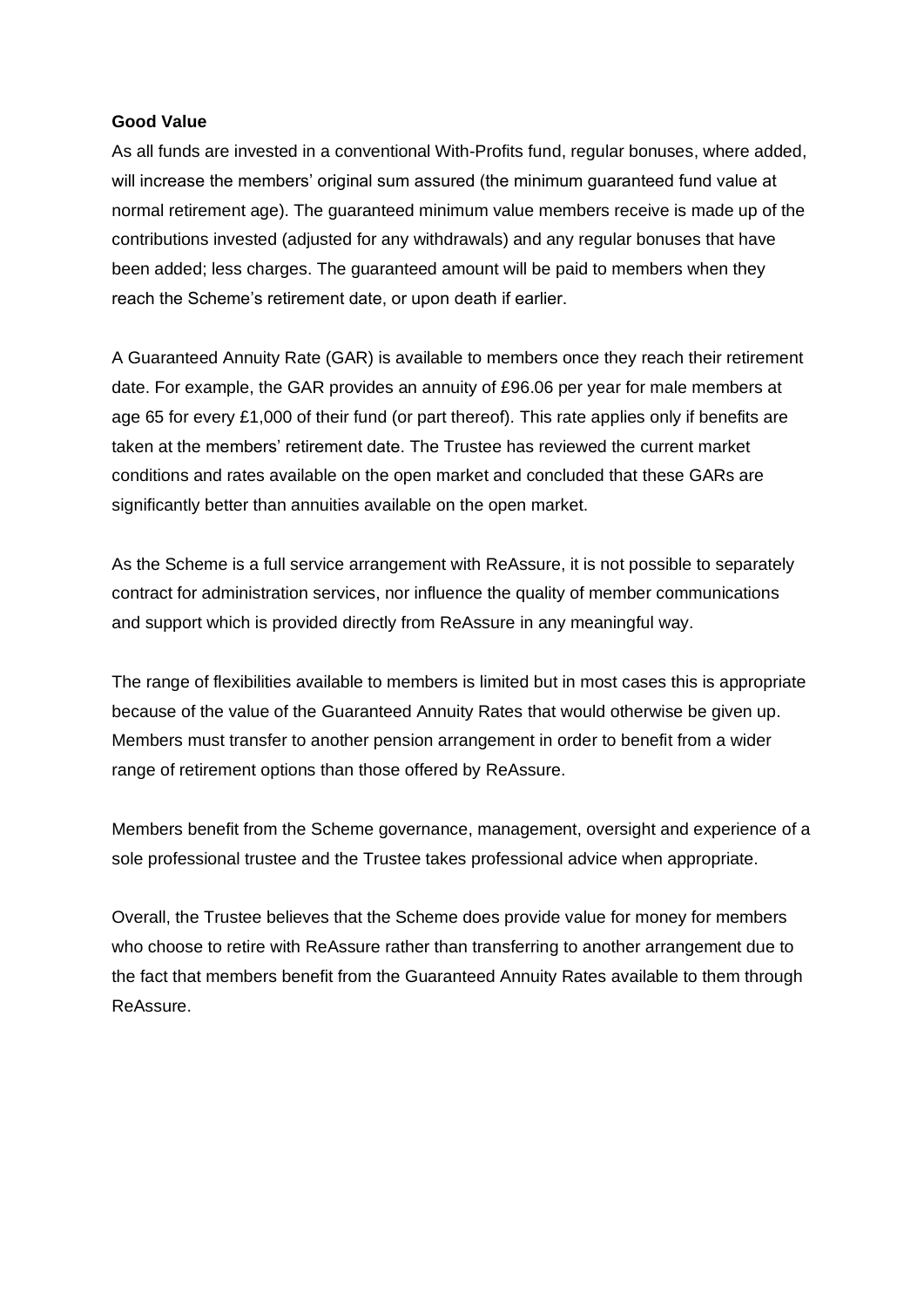### **Future developments**

As noted, the Trustee is actively engaging with the new provider, ReAssure, to ensure there is transparency on terms of the policy and clarity and completeness in respect of the data held in relation to the members.

Once this position is confirmed, the Trustee intends to discuss with ReAssure whether it is feasible to transfer the policy out of the Plan trust, potentially via a Section 32 buyout whereby the members' funds will be written into individual policies held in their own names. Such an action will only be taken if the Trustee assesses that it is in the interests of the Plan and the Plan members to do so, and the guarantee terms can be replicated.

# **Knowledge and understanding of the Trustees**

The Scheme is overseen by a sole independent Trustee; PTL Governance Ltd (PTL). PTL is on the Pension Regulator's approved list of independent professional trustees and has in place professional indemnity insurance.

PTL is a specialist provider of independent governance services. PTL act as an independent trustee on a variety of trust-based pension schemes and also sit on a number of Master Trust Boards.

PTL is represented by Louisa Harrold. Louisa is an accredited member of the Association of Professional Pension Trustees as well as a qualified Actuary. Louisa has significant knowledge, experience, and understanding of the law relating to pension trusts, and of pension funding and investment.

The Trustee is required to undertake a minimum level of Continual Professional Development each year (for example, a minimum of 25 hours per year as an accredited member of the Association of Professional Pension Trustees).. Where gaps in skills or knowledge are identified, additional training is provided and the Trustee maintains a log of all training undertaken. PTL also follows the Code of Practice for Professional Corporate Sole Trustees, which was introduced on 1 January 2021. This sets out a range of governance and risk controls that sole trustee firms must adhere to, in order to ensure that scheme members' interests are properly protected. These include a requirement for at least two accredited professional trustees to be involved in decision-making processes. Louisa has worked with a second accredited professional trustee within PTL, having a number of meetings over the year to discuss key matters relating to the Scheme.